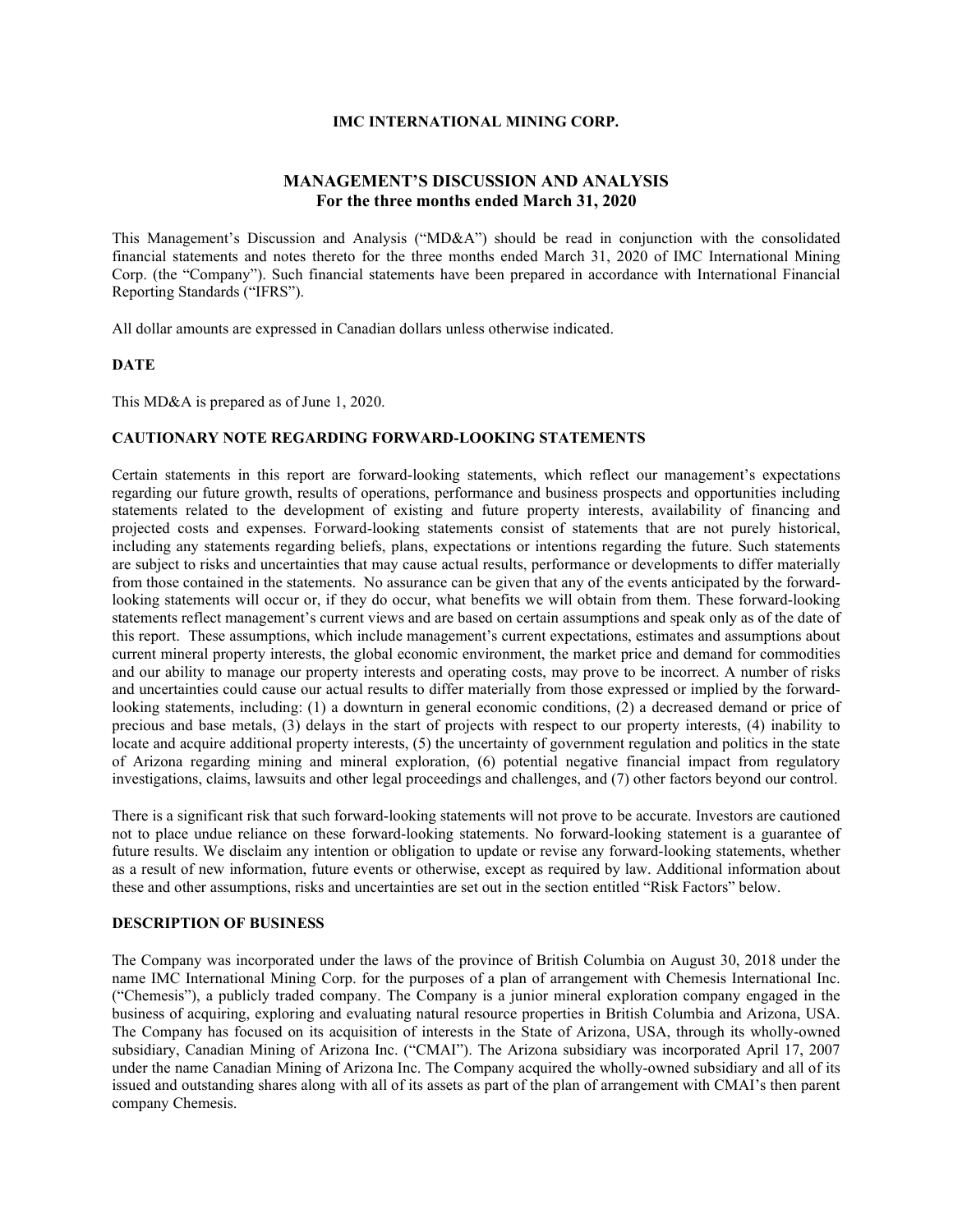### **DESCRIPTION OF BUSINESS (CONTINUED)**

The Company and Chemesis entered into a plan of arrangement (the "Arrangement") completed February 1, 2019. Under the terms of the Arrangement, the Company issued 6,493,242 common shares to Chemesis in exchange for Chemesis' 100% interest in Canadian Mining of Arizona Inc.

On January 2, 2020, the Company completed a share split, whereby two common shares were issued for every old common share outstanding. See Note 1 of the consolidated financial statements for the year ended December 31, 2019.

The Company currently has two mineral exploration properties, the Bullard Pass Property located in Arizona, USA, and the Thane Property located in north-central British Columbia as part of the recently completed (subsequent to March 31, 2020) acquisition of Thane Minerals Inc, the details of which are set out below. The Company has not yet determined whether its property interests contain reserves that are economically recoverable. The recoverability of amounts shown for resource properties and related deferred exploration expenditures are dependent upon the discovery of economically recoverable reserves, confirmation of the Company's interest in the underlying mineral claims, the ability of the Company to obtain necessary financing to complete the development of the resource property and upon future profitable production or proceeds from the disposition thereof.

## **HIGHLIGHTS**

- On January 24, 2020, the Company provided an update on its recently completed soil sampling program at its Bullard Pass Property. The Company also announced that Mr. Faizaan Lalani has joined the Board of Directors.
- On February 13, 2020, the Company announced that it has entered a letter of intent with Thane Minerals Inc. to acquire 100% of Thane. Thane holds a 100% interest in the Thane Project in British Columbia.
- On February 24, 2020, the Company completed a 3,110,000 unit private placement at \$0.25 per unit for gross proceeds of \$777,500. Each unit consists of one common share and one common share purchase warrant, exercisable for \$0.40 for two years.

The Company also announced the appointment of David Charlton as CFO of the Company and thanked the outgoing CFO, Eli Dusenbury for his assistance with completing the spin out transaction and successful listing.

- On March 3, 2020, the Company announced that is has received approval and is listed on the Frankfurt Stock Exchange under the symbol 3MX.
- On March 18, 2020, the Company announced this it has entered into a definitive agreement for the acquisition of Thane Minerals Inc. ("Thane"). In consideration of the acquisition of 100% of the issued and outstanding common shares of Thane, the Company has agreed to issue an aggregate of \$2,000,000 worth of common shares in the capital of the Company at a deemed price of \$0.38, representing 5,263,158 shares. The shares will be escrowed over a 36-month period.
- On April 2, 2020, the Company announced that it has successfully completed the acquisition of Thane Minerals Inc. as previously announced on March 18, 2020.

The Company also announced the appointment of Mr. Thomas Greg Hawkins as Director and Chairman of the Board of the Company, in connection with the acquisition.

- On April 6, 2020, the Company announced that it engaged CME Consultants Inc. to begin geochemical program on the Company's Thane Property including the Thane Project.
- On April 15, 2020, the Company announced the appointment of Mr. Jeffrey Reeder to its Advisory Board.
- On April 16, 2020, the Company announced that it has entered into a draw down equity financing of up to \$8,000,000 with Alumina Partner, LLC, a New York based private equity financing for the purpose of continuing its growth strategy through exploration and acquisition. The agreement details the purchase of up to \$8,000,000 of the Company's units consisting of one common share and one common share purchase warrant at discounts ranging from 15% to 25% of the market price. The financing is at the sole discretion of the Company allowing for the ability to access funds as necessary.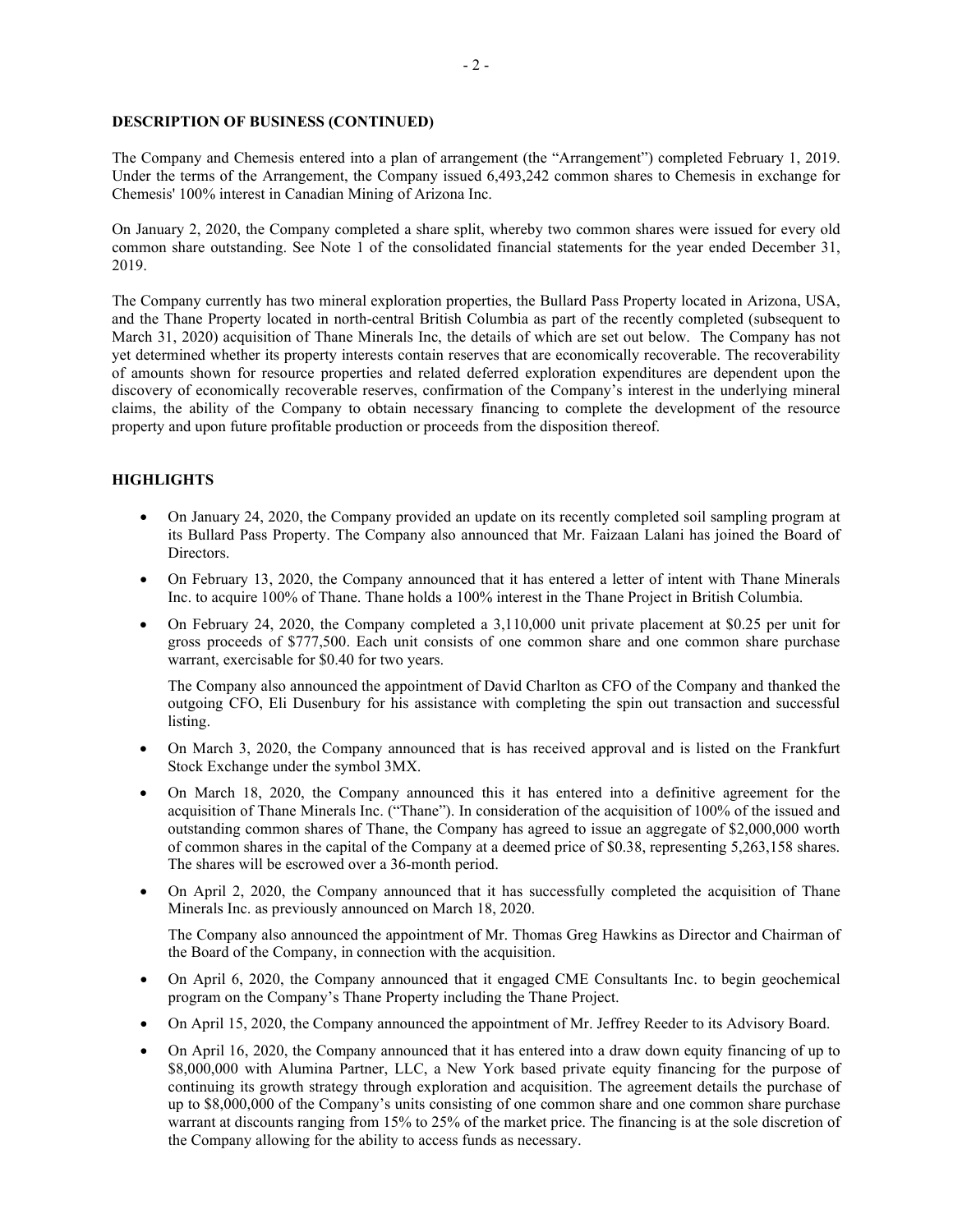### **HIGHLIGHTS (CONTINUED)**

- On April 27, 2020, the Company announced a brokered private placement of up to \$1,000,000 led by Gravitas Securities or 2,083,333 units of the Company at a deemed price of \$0.48. Each unit will be comprised of one common share and one common share purchase warrant. Each warrant will entitle the holder to purchase one additional common share of the Company at an exercise price of \$0.60 for a period of two years. In connection with the offering, the Company has granted the agents an option exercisable in whole or in part at any time up to two days prior to closing of the offering to increase the offering by up to an additional 2,083,333 units for additional gross proceeds of \$1,000,000. The agents will be entitled to a cash fee equal to 8% of the cash proceeds received from the sale of units and to broker warrants equal to 8% of the number of units sold.
- On May 4, 2020, the Company announced a brokered private placement of up to 769,230 common share of the Company issued no a flow-through basis at a price of \$0.65 per flow-through share for gross aggregate proceeds of up to \$500,000.

The Company also announced that the agents of the previously announced brokered private placement on April 27, 2020 intend on exercising their option to increase the size of the offering.

- On May 6, 2020, the Company provided an update on the analytical geochemical program previously announced on the Thane Properties.
- On May 14, 2020, the Company announced the closing of \$1,768,719 brokered private placements led by Gravitas Securities previously announced on April 27 and May 4.
- On May 26, 2020, the Company provided an update on the ongoing compilation work on the Thane Property.

#### **EXPLORATION ACTIVITY**

#### **BULLARD PASS PROPERTY – ARIZONA, USA**

In 2007 the Canadian Mining of Arizona Inc. staked the DB 1 to 176 mineral claims totalling 3,420 acres and acquired 476.52 acres of Arizona State land under mineral exploration permit #08-111861, for total land holdings of 3,896.52 acres, located in the vicinity of the Harcuvar and Harquahala Mountains, Yavapai County, Arizona (the "Bullard Pass Property"). The Company subsequently reduced its ownership interest in the Bullard Pass Property to 22 claims. The Company has recently staked additional claims to increase the Property to 171 claims. The Company is evaluating the property to determine if further exploration will be performed.

### **THANE PROPERTY – NORTH-CENTRAL, BRITISH COLUMBIA**

The Thane Property covers approximately 206km<sup>2</sup> (50,904 acres) and is located in the Quesnel Terrane of northcentral British Columbia. The northern part of the Quesnel Terrane extends from south of the Mt. Milligan Mine northward to the Kemess Mine, with the Thane Property located midway between these two copper-gold porphyry deposits. This property includes several highly prospective mineralized areas identified to date, including the "Cathedral Area" on which the Company's exploration is currently focused.

#### **OVERALL PERFORMANCE**

During the three months ended March 31, 2020, the Company continued its exploration activities investing \$9,232 on its Bullard Pass exploration and evaluation activities. Major expenses include management fees of \$37,000, professional fees of \$38,340, and advertising and marketing of \$455,894.

The Company's major assets are exploration and evaluation assets of \$275,397 related to the Bullard Pass Property, prepaid expenses of \$578,512, and a promissory note receivable of \$75,974. Significant liabilities include \$144,068 in accounts payable and accrued liabilities.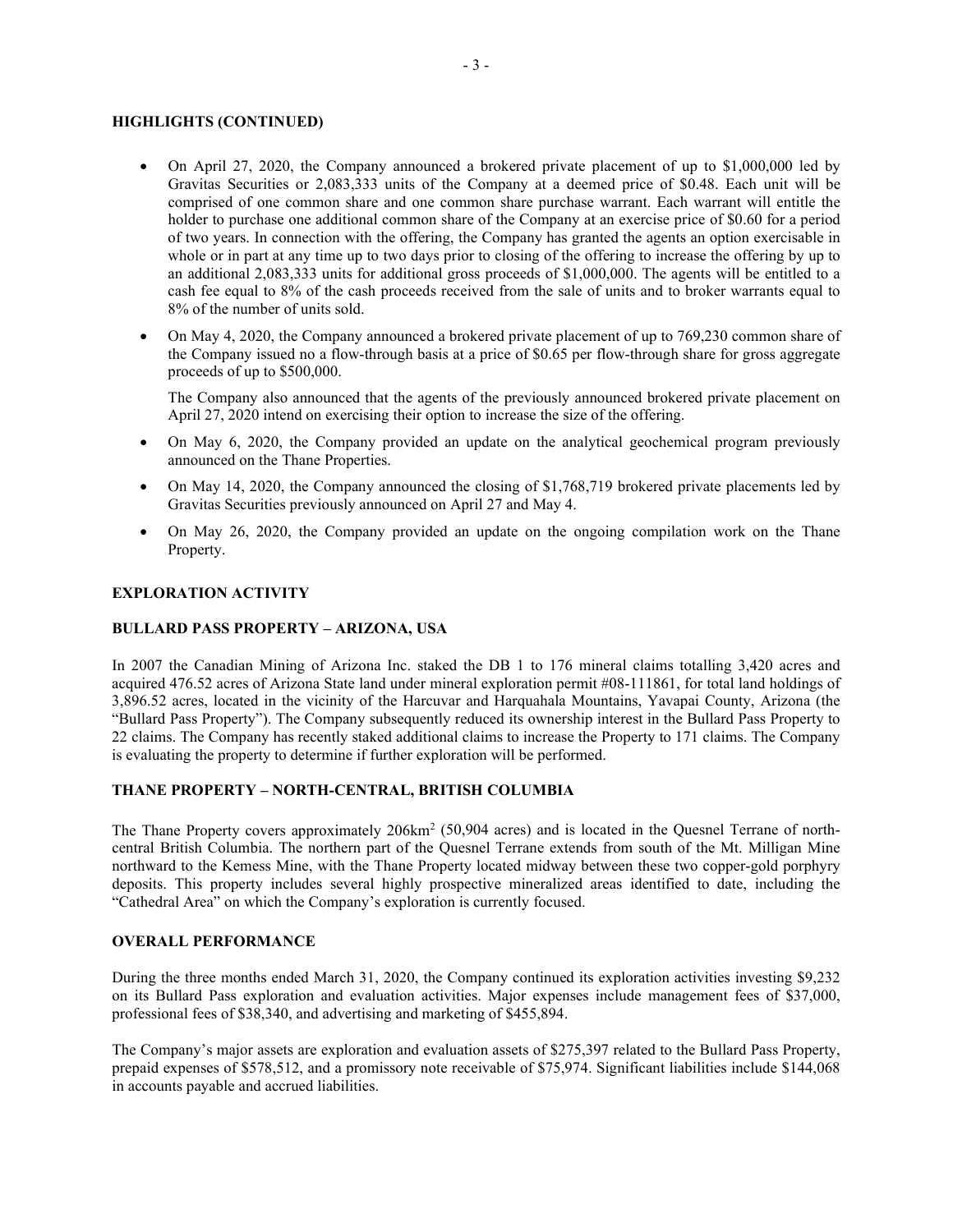### **RESULTS OF OPERATIONS**

As an exploration stage company, the Company has not generated revenues to date from its properties and anticipates that it will continue to require equity financing to fund operations until such time as its properties are put into commercial production on a profitable basis. Please see "Description of Business" for management's plans for the Company. The following highlights the key operating expenditures during the current three months ended March 31, 2020 compared to the three months ended March 31, 2019.

During the three months ended March 31, 2020, the Company incurred a net loss of \$609,344 (March 31, 2019 - \$28,694). The net loss for the period ended March 31, 2020 consists primarily of the following:

- Management fees of \$37,000 consists of CEO and CFO services used in operational and corporate activities and reflects the needs of the Company as it strengthens exploration and evaluation activities and consists of the fees incurred to complete the financing and acquisition transactions;
- Filing fees of \$24,790 primarily consists of fees incurred to complete its listing transaction and regulatory matters;
- Advertising and marketing of \$455,894 consists primarily of expenses incurred for its investor relations agreements;
- Professional fees of \$38,340 consists primarily of legal fees incurred for general corporate and completing acquisition transactions;
- Consulting fees of \$22,296 consists primarily of fees for strategic consultants engagement in operation and corporate activities.

The Company holds two exploration stage mineral properties consisting of the Bullard Pass Property and the Thane Property as described under the heading "Description of Business". The Company owns 100% of claims and has no contractual obligations to perform work on these properties as of period end.

#### **SUMMARY OF QUARTERLY RESULTS**

The following is a summary of the Company's financial results for the eight most recently completed quarters:

|                                      | <b>Quarter Ended</b><br>March 31,<br>2020 | <b>Ouarter Ended</b><br>December 31,<br>2019 | <b>Ouarter Ended</b><br>September 30,<br>2019 | <b>Quarter Ended</b><br><b>June 30,</b><br>2019 |
|--------------------------------------|-------------------------------------------|----------------------------------------------|-----------------------------------------------|-------------------------------------------------|
| Revenue                              | Nil                                       | Nil                                          | Nil                                           | Nil                                             |
| Net loss                             | (609,344)                                 | (174, 261)                                   | (365, 459)                                    | (65,996)                                        |
| Loss per share,<br>basic and diluted | (0.02)                                    | (0.01)                                       | (0.03)                                        | (0.01                                           |

|                                      | <b>Quarter Ended</b><br>March 31,<br>2019 | <b>Ouarter Ended</b><br>December 31,<br>2018 | Period from incorporation on<br><b>August 30, 2018 to</b><br><b>September 30, 2018</b> |
|--------------------------------------|-------------------------------------------|----------------------------------------------|----------------------------------------------------------------------------------------|
| Revenue                              | Nil                                       | Nil                                          | Nil                                                                                    |
| Net loss                             | (28,694)                                  | (18,900)                                     | Nil                                                                                    |
| Loss per share,<br>basic and diluted | (0.02)                                    | (18,900)                                     | Nil                                                                                    |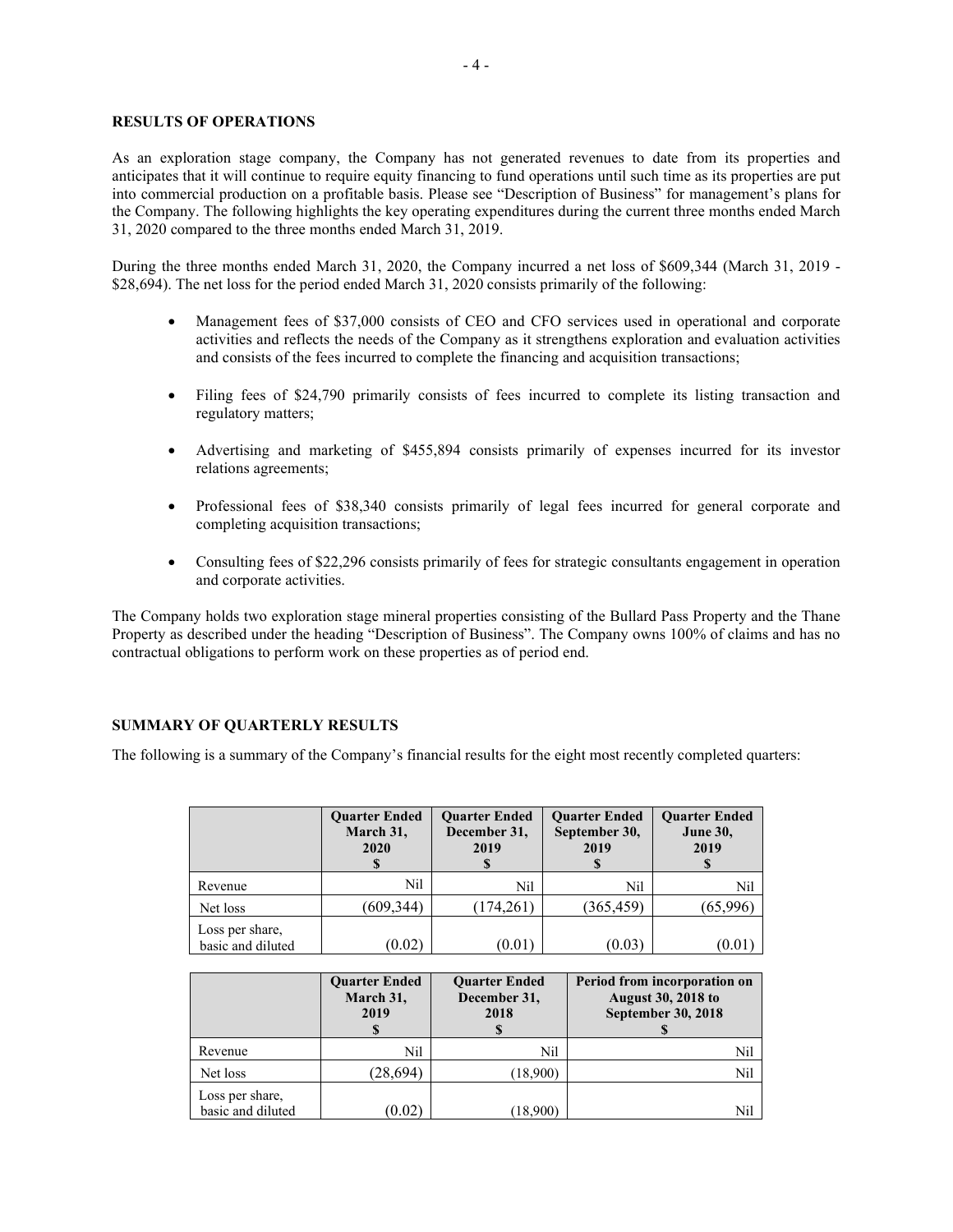### **SUMMARY OF QUARTERLY RESULTS (CONTINUED)**

The activities of the Company consist of work performed to complete the plan of arrangement and complete its listing on the CSE. This plan of arrangement completed February 1, 2019 and the listing completed September 23, 2019. During Q3 and Q4 of FY2019, the Company increased exploration activities over the Bullard Pass Property. The Company continues to look for mineral property acquisition targets including the subsequently completed acquisition of Thane Minerals Inc. and its Thane Property located in north-central British Columbia.

On a quarter-by-quarter basis the loss can fluctuate significantly due to a number of factors including exploration activities during the period, impairment of assets, and the timing of stock option grants, changes in nature of the business.

An analysis of the quarterly results over the quarters from inception shows a significant change in financial performance primarily due to the completion of the spin-out transaction and activities from a start-up. Transactions incurred to date, consist primarily of exploration, legal, advertising and marketing, and professional fees.

### **LIQUIDITY**

The Company does not generate cash from operations. The Company finances exploration activities by raising capital from private placements and equity markets. The Company may encounter difficulty sourcing future financing in light of the recent economic downturn.

The Company had cash and cash equivalents of \$9,366 at March 31, 2020 (December 31, 2019 – \$1,769) and promissory notes receivable of \$75,974 (December 31, 2019 – \$195,974). The Company had working capital \$534,269 at March 31, 2020 (December 31, 2019 – \$386,595).

During the three months ended March 31, 2020, the Company had the following share transactions:

- i. Issued 210,000 common shares of the Company for gross proceeds of \$21,000 pursuant to warrant exercises.
- ii. Issued 3,110,000 units at a price of \$0.25 per unit for total proceeds of \$777,500. Each unit consists of one common share and one share purchase warrant entitling the holder to acquire one additional common share of the Company at a price of \$0.40 for a period of two years. Cash finders' fees of \$32,250 were paid. 87,000 finder's warrants were issued at the same terms. As the original warrants had a fair value of \$nil, the finder's warrants were also valued at \$nil.
- iii. Split its shares on the basis of two common shares for each outstanding common share.

Subsequent to the three months ended March 31, 2020, the Company raised \$1,768,719 in private placements, \$470,808 from warrant exercises, and \$128,000 from option exercises.

If additional funds are required, the Company plans to raise additional capital primarily through the private placement of its equity securities. Under such circumstances, there is no assurance that the Company will be able to obtain further funds required for the Company's continued working capital requirements. Due to the overall poor market conditions for junior mineral exploration companies, the Company may find it increasingly difficult to raise the funds required to continue the Company's operations. Share prices have undergone significant decreases and any issuance of the Company's equity securities in the near future may result in substantial dilution to the Company's existing shareholders.

## **LIQUIDITY AND CAPITAL RESOURCES**

The Company has no capital commitments in connection with its exploration property. The Company holds 100% interest in the Bullard Pass Property through its wholly-owned subsidiary and is not required to make any expenditure commitments on this property and has no contractual obligations on this property.

The Company will add and or drop claims based on geological merit and as financial resources allow.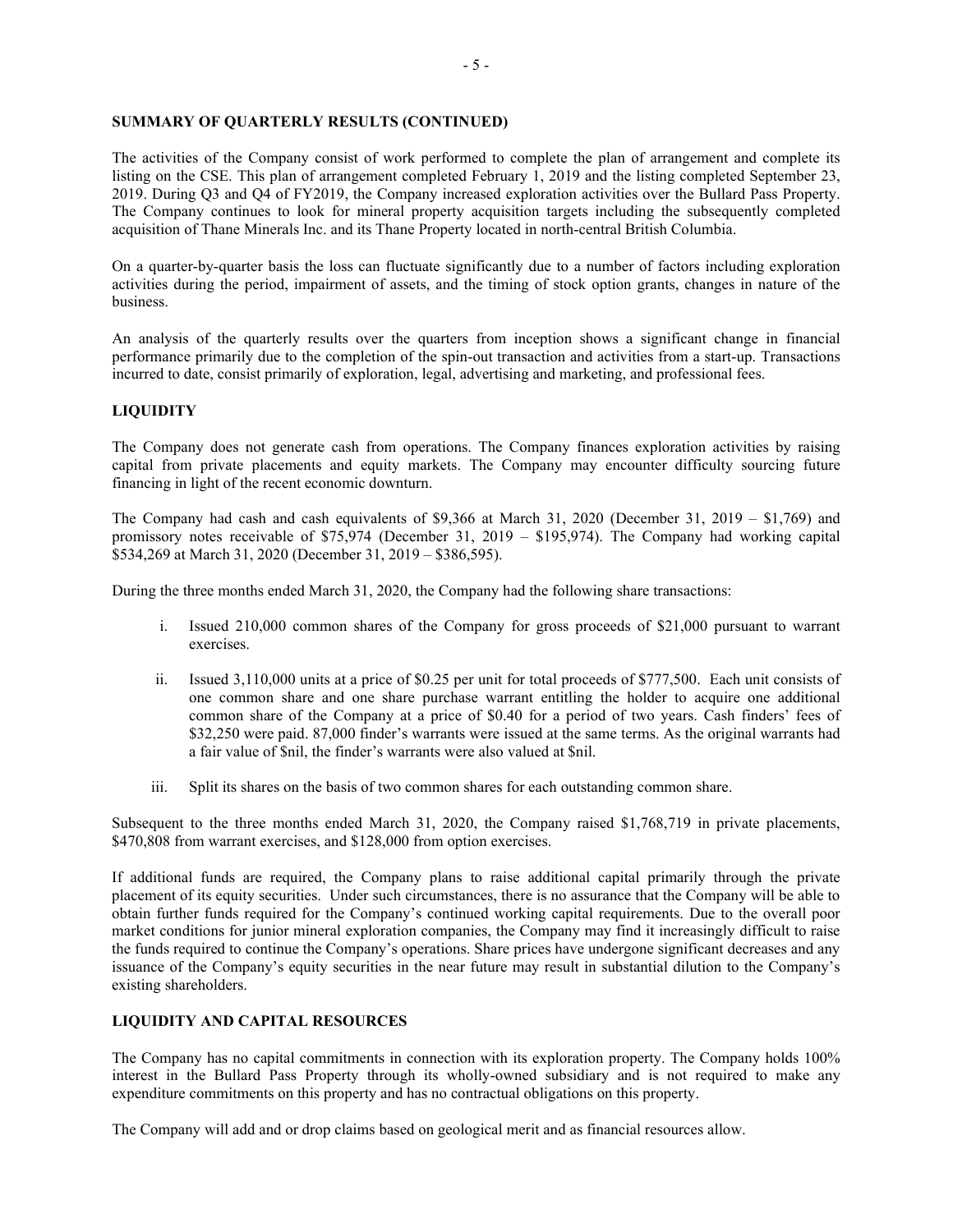### **Operating Activities**

The Company used net cash of \$869,421 in operating activities during the three months ended March 31, 2020.

#### **Investing Activities**

The Company spent \$9,232 relating to exploration activities on the Company's Bullard Pass property.

#### **Financing Activities**

The Company received cash of \$866,250 from financing activities during the three months ended March 31, 2020.

### **OFF-BALANCE SHEET ARRANGEMENTS**

The Company has not entered into any off-balance sheet arrangements.

#### **TRANSACTIONS WITH RELATED PARTIES**

Key management personnel are the directors and officers of the Company. Management compensation transactions for the three months ended March 31, 2020 is summarized as follows:

|                 | March 31, 2020 | March 31, 2019 |
|-----------------|----------------|----------------|
| Management fees | 37,000         | 9,450          |
| Total           | \$<br>37,000   | 9,450          |

During the three months ended March 31, 2020, \$24,000 was paid to a Company owned by Brian Thurston for CEO and geology related services provided (2019 - \$9,450). \$8,000 of this amount is included in accounts payable and accrued liabilities as at March 31, 2020.

During the three months ended March 31, 2020, \$3,000 was paid to David Charlton for CFO related services provided. This amount is included in accounts payable and accrued liabilities as of March 31, 2020.

During the three months ended March 31, 2020, \$10,000 was paid to the previous CFO of the Company, Eli Dusenbury, for CFO related services provided. This amount is included in accounts payable and accrued liabilities as of March 31, 2020.

#### **PROPOSED TRANSACTIONS**

As of the date of this MD&A, there were no proposed transactions not disclosed elsewhere.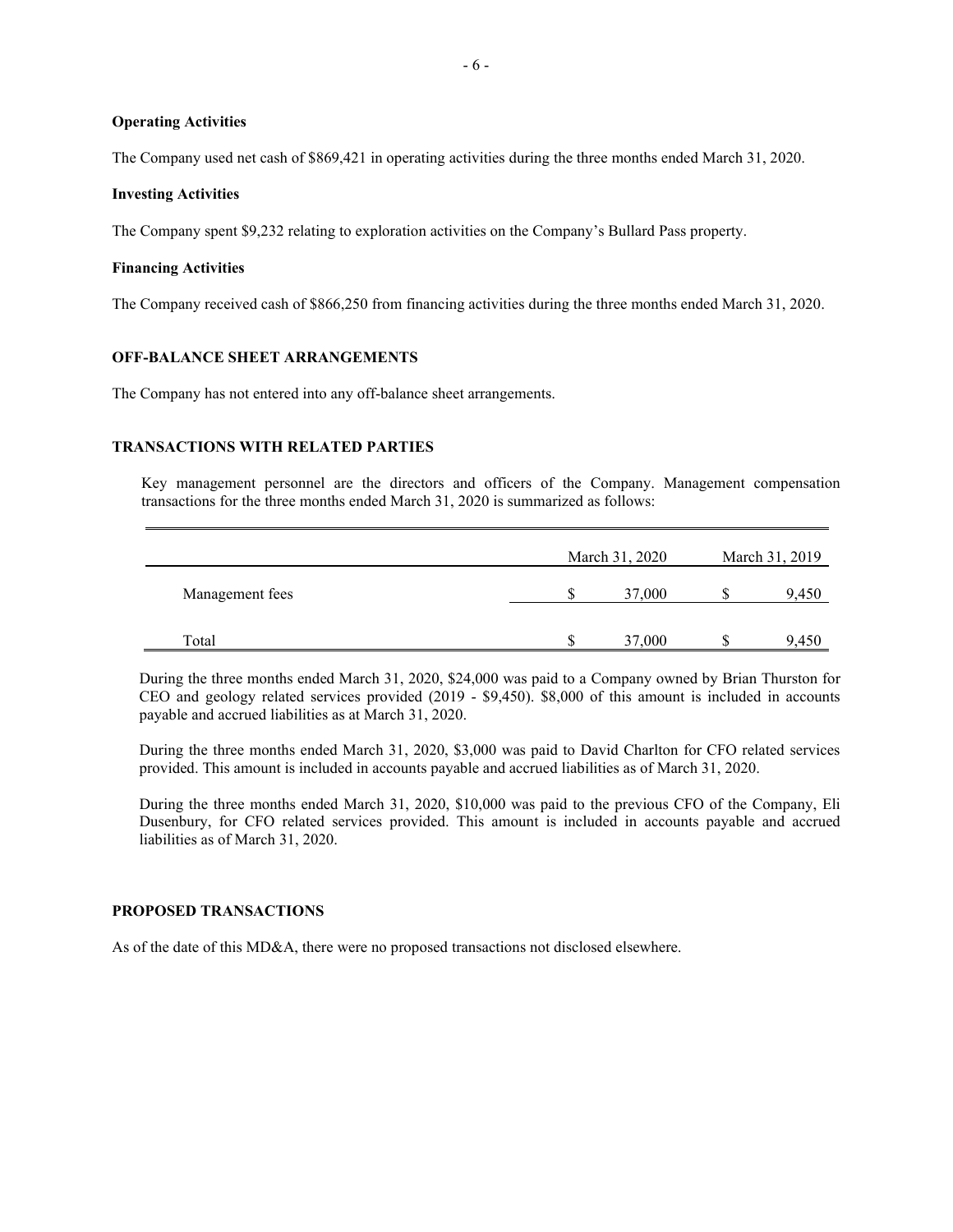### **SUBSEQUENT EVENTS**

i) During April 2020, the Company acquired 100% of the issued and outstanding capital of Thane Minerals Inc. ("Thane"), which holds a 100% interest in Thane Property in north-central British Columbia subject to a 1% Net Smelter Return. As consideration for the acquisition the Company issued 5,263,158 common shares of its own stock measured at a fair value of \$0.495 per share. The Purchased Shares will be escrowed and released over a 36-month period (the "Purchased Shares"). In addition to the foregoing, if through additional exploration programs, a resource calculation of at least 800,000,000lbs of copper-equivalent, as determined based on a National Instrument 43-101 (Standards of Disclosure for Mineral Projects) compliant resource estimate, is determined to be indicated within the Thane Project area, then IMC will issue an additional aggregate of \$2,000,000 worth of common shares (or cash in lieu) to the previous shareholders of Thane.

This transaction will be accounted for as a business combination. The fair value of the shares issued in excess of the net assets of Thane was \$1,396,188 and is recognized in goodwill, summarized as follows:

#### **Cost of acquisition**

| Common shares issued: 5,263,158 common shares at \$0.495 per share | \$ | 2,605,263 |
|--------------------------------------------------------------------|----|-----------|
| Fair value of Net assets acquired                                  |    |           |
| Cash                                                               | \$ | 770       |
| Reclamation bond                                                   |    | 10,000    |
| Exploration and evaluation assets                                  |    | 1,251,720 |
| Total assets                                                       | S  | 1,262,490 |
| Current liabilities                                                | S  | 53,415    |
| Net assets acquired                                                |    | 1,209,075 |
| Goodwill                                                           | \$ | 1,396,188 |

Measurement period: The fair values of assets and liabilities as at acquisition date are still within the measurement period as defined in IFRS 3. As such, these values are subject to change.

- ii) On April 16, 2020, the Company entered into a draw down equity financing of up to \$8,000,000 with Alumina Partner, LLC, a New York based private equity financing for the purpose of continuing its growth strategy through exploration and acquisition. The agreement details the purchase of up to \$8,000,000 of the Company's units consisting of one common share and one common share purchase warrant at discounts ranging from 15% to 25% of the market price. The financing is at the sole discretion of the Company allowing for the ability to access funds as necessary.
- iii) On May 14, 2020, the Company closed a brokered private placement consisting of units and flowthrough shares as led by Gravitas Securities Inc. for total gross proceeds of CAD\$1,768,720. The private placements consisted of:
	- a. 3,143,166 units of the Company (each, a "Unit") at a price of CAD\$0.48 per Unit for gross proceeds of CAD\$1,508,720 (the "Unit Offering"); and
	- b. 400,000 Common Shares (as defined below) issued on a flow-through basis (each, a "Flow-Through Share") at a price of CAD\$0.65 per Flow-Through Share for gross proceeds of CAD\$260,000 (the "Flow-Through Offering", and together with the Unit Offering, the "Offering").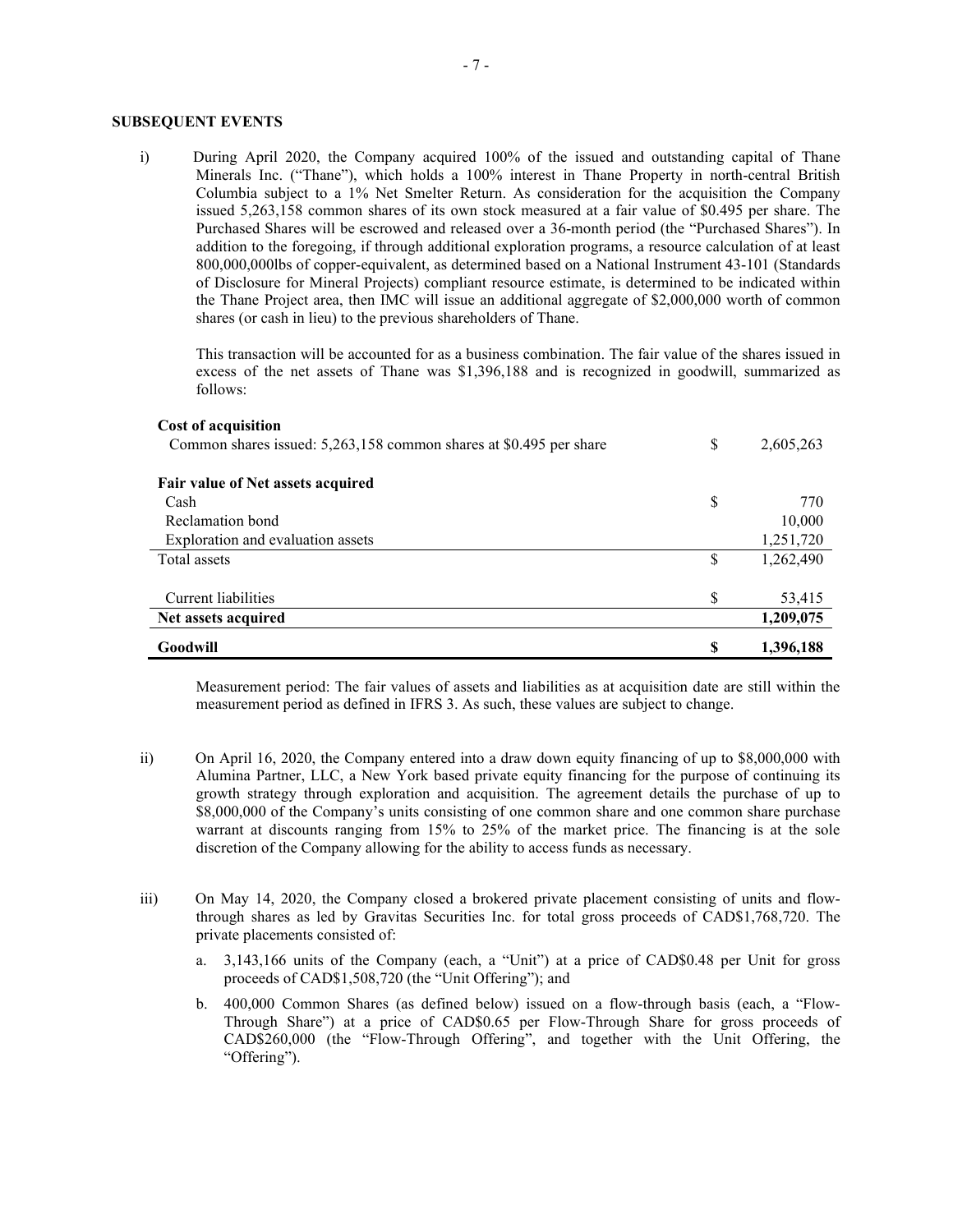### **SUBSEQUENT EVENTS (CONTINUED)**

Each Unit consists of one common share in the capital of the Company (a "Common Share") and one Common Share purchase warrant (a "Warrant"). Each Warrant entitles the holder to purchase one additional Common Share of the Company at an exercise price of CAD\$0.60 for a period of two years from the date of issuance thereof. The Warrants and the Broker Warrants (as defined below) are subject to accelerated expiry if the volume weighted average closing price of the Common Shares on the Canadian Securities Exchange is equal to or greater than CAD\$0.88 for a period of ten consecutive trading days, in which case the Company will have the option, but not the obligation, to accelerate the expiry to 20 days from the date of notice.

An amount equal to the gross proceeds from the Flow-Through Offering will be used for "Canadian exploration expenses" that will qualify as "flow-through mining expenditures" as defined in the Income Tax Act (Canada). The Company will renounce to the subscribers of the Flow-Through Shares effective as of December 31, 2020 an amount of Canadian exploration expenses that will qualify as flow-through mining expenditures equal to the gross proceeds of the Flow-Through Offering. The Company intends to use the proceeds of the Offering for the Company's 2020 drilling program and general working capital.

In connection with the Offering, the Company paid the Agent a cash fee of CAD\$141,498. Additionally, the Company issued 251,453 broker unit warrants (the "Broker Unit Warrants") to the Agents. Each Broker Unit Warrant entitles the holder to acquire one Unit (each, a "Broker Unit") at any time for a period of two years from the date of issuance thereof at an exercise price of \$0.48 per Broker Unit Warrant. Each Broker Unit consists of one common share and one share purchase warrant exercisable into an additional common share at an exercise price of \$0.60 per share for a period of two years.

The Company also issued 32,000 broker flow-through warrants (the "Broker Flow-Through Warrants", together with the Broker Unit Warrants, the "Broker Warrants") to the Agents. Each Broker Flow-Through Warrant entitles the holder to acquire one Common Share of the Company at any time for a period of two years from the date of issuance thereof at an exercise price of CAD\$0.70 per Common Share. The Company also paid the Agents a corporate finance fee paid by the issuance of 20,000 Common Shares and 157,158 broker warrants at an exercise price of \$0.60 per common share for a period of two years.

- iv) During April 2020, the Company collected the entire \$75,974 of funds from the promissory note receivable.
- v) In addition to the above and subsequent to March 31, 2020, the Company received cash proceeds of:
	- a. \$128,000 from the exercise of 800,000 options at \$0.16 per option;
	- b. \$92,308 from the exercise of 576,922 warrants at \$0.16 per warrant; and
	- c. \$378,500 from the exercise of 7,570,000 warrants at \$0.05 per warrant.

#### **ACCOUNTING STANDARDS ISSUED BUT NOT YET EFFECTIVE**

The Company has reviewed new and revised accounting pronouncements that have been issued but are not yet effective. The Company has not early adopted any of these standards and is currently evaluating the impact, if any, that these standards might have on its financial statements.

#### **Accounting standard anticipated to be effective**

Certain new standards, interpretations and amendments to existing standards have been issued by the IASB or International Financial Reporting Interpretations Committee ("IFRIC") that are mandatory for accounting periods beginning after January 1, 2018, or later periods. New standards and updates, which are not applicable or are not consequential to the Company, have been excluded.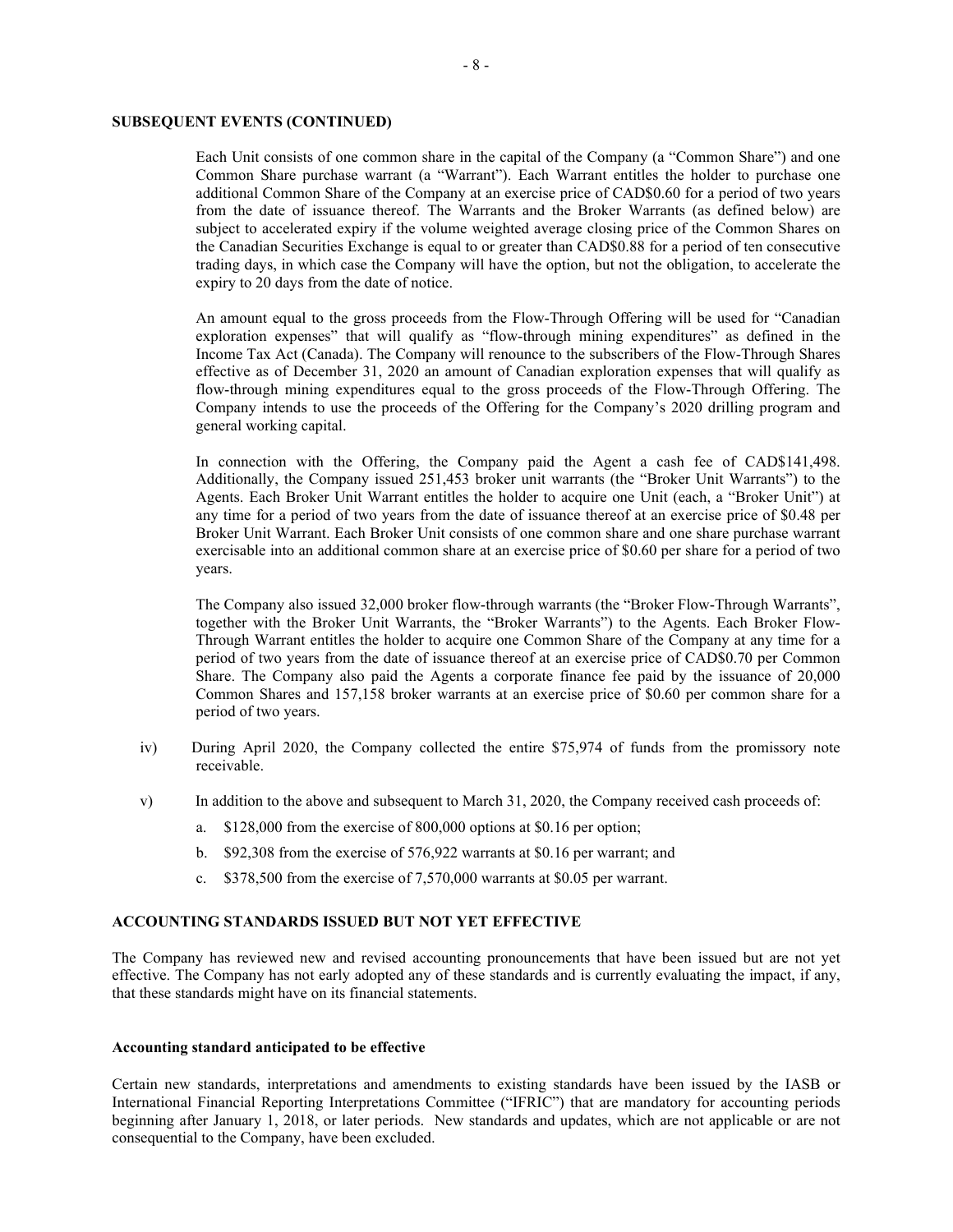#### **FINANCIAL INSTRUMENTS AND OTHER INSTRUMENTS**

The Company's financial instruments are exposed to certain financial risks which are discussed in detail in note 4.11 of the Company's financial statements for the year ended December 31, 2019.

## **ADDITIONAL DISCLOSURE FOR VENTURE ISSUERS WITHOUT SIGNIFICANT REVENUE**

During the three months ended March 31, 2020, the Company incurred the following expenses:

|                           | 2020    | 2019   |
|---------------------------|---------|--------|
|                           |         |        |
| Advertising and marketing | 455,894 |        |
| Consulting                | 22,296  |        |
| Filing fees               | 27,652  | 2,090  |
| Office                    | 13,037  | 382    |
| Management fees           | 37,000  | 9,450  |
| Professional fees         | 38,340  | 16,765 |

An analysis of material components of the Company's general and administrative expenses is disclosed in the consolidated financial statements for the three months ended March 31, 2020 to which this MD&A relates. An analysis of the material components of the mineral property acquisition costs and mineral exploration costs are disclosed in the notes to the consolidated financial statements for the three months ended March 31, 2020.

The Company had one exploration property during the three months ended March 31, 2020 pursuant to the plan of arrangement with Chemesis International Inc., which completed on February 1, 2019. The Company has 100% interest in the Bullard Pass Property held through its wholly-owned subsidiary.

## **DISCLOSURE OF OUTSTANDING SHARE DATA**

#### **Common Shares**

The Company's authorized share capital consists of an unlimited number of common shares without par value. As at June 1, 2020, the Company had 48,655,796 (March 31, 2020 – 30,525,392) common share issued and outstanding.

### **Share Purchase Warrants**

As at June 1, 2020, the Company had 18,815,552 (March 31, 2020 – 23,633,150) share purchase warrants outstanding:

|                     | Warrants    |            | Weighted average<br>exercise price (\$) |
|---------------------|-------------|------------|-----------------------------------------|
| December 31, 2019   | 20,646,150  | S          | 0.07                                    |
| Exercised           | (8,356,922) |            | (0.10)                                  |
| Issued              | 6,529,324   |            | 0.40                                    |
| <b>June 1, 2020</b> | 18,818,552  |            | 0.23                                    |
| <b>Expiry date</b>  | Warrants    |            | <b>Exercise price (S)</b>               |
| 1.30001             | 0.020.000   | $\sqrt{2}$ | $\Omega$                                |

| April 18, 2021    | 8,820,000  | 0.05 |
|-------------------|------------|------|
| October 15, 2021  | 3,469,228  | 0.16 |
| February 21, 2022 | 3,197,000  | 0.40 |
| May 13, 2022      | 3,300,324  | 0.60 |
| May 13, 2022      | 32,000     | 0.70 |
|                   | 18,815,552 | 0.23 |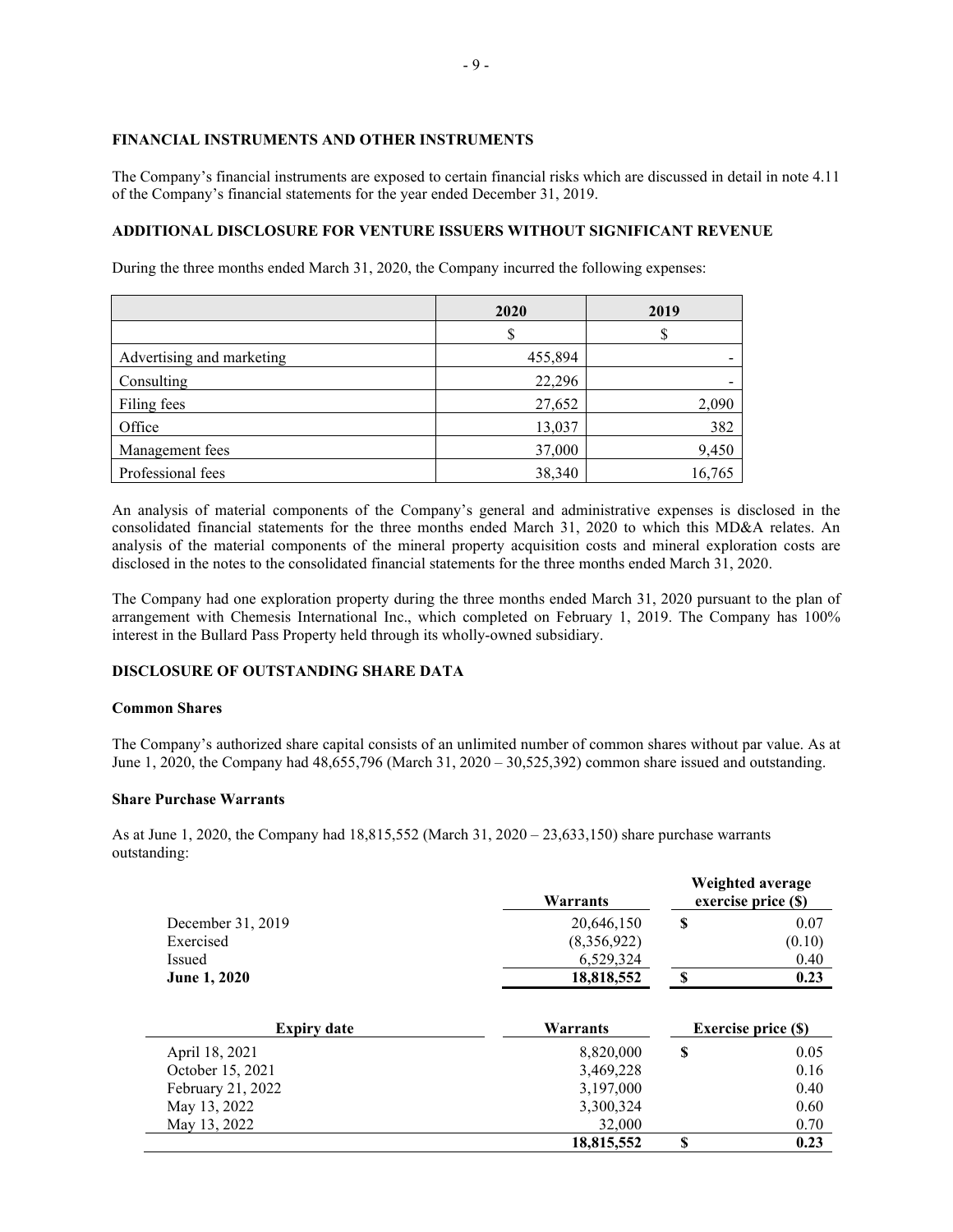### **DISCLOSURE OF OUTSTANDING SHARE DATA (CONTINUED)**

As at June 1, 2020, the Company had 251,453 (March 31, 2020 – nil) share purchase warrant units outstanding (Note 12):

|                     | <b>Warrant Units</b> |    | Weighted average<br>exercise price (\$) |
|---------------------|----------------------|----|-----------------------------------------|
| December 31, 2019   |                      | S  |                                         |
| Exercised           |                      |    | $\overline{\phantom{a}}$                |
| Issued              | 251,453              |    | 0.48                                    |
| <b>June 1, 2020</b> | 251,453              | S  | 0.48                                    |
| <b>Expiry date</b>  | <b>Warrant Units</b> |    | Exercise price (\$)                     |
| May 13, 2022        | 251,453              | S  | 0.48                                    |
|                     | 251,453              | \$ | 0.48                                    |

#### **Stock Options**

As at June 1, 2020, the Company had 2,095,000 (March 31, 2020 – 2,895,000) share purchase options outstanding:

The following stock options are issued under the stock option plan:

|                            |                | Weighted average      |
|----------------------------|----------------|-----------------------|
|                            | <b>Options</b> | exercise price $(\$)$ |
| Balance, December 31, 2019 | 2,895,000      | 0.44                  |
| Options granted            |                |                       |
| Exercised                  | (800.000)      | 0.16                  |
| Balance, June 1, 2020      | 2,095,000      | 0.23                  |

|                    | <b>Outstanding and exercisable</b> |                            |                            |  |
|--------------------|------------------------------------|----------------------------|----------------------------|--|
|                    |                                    |                            | Remaining contractual life |  |
| <b>Expiry date</b> | <b>Number of options</b>           | <b>Exercise price (\$)</b> | (years)                    |  |
| June 09, 2022      | 35,000                             | 0.25                       | 2.19                       |  |
| August 18, 2022    | 30,000                             | 0.55                       | 2.38                       |  |
| July 22, 2023      | 480,000                            | 0.50                       | 3.31                       |  |
| September 27, 2023 | 20,000                             | 0.87                       | 3.49                       |  |
| November 06, 2023  | 30,000                             | 0.70                       | 3.60                       |  |
| September 24, 2024 | 1,500,000                          | 0.16                       | 4.49                       |  |
|                    | 2,095,000                          | 0.23                       | 4.23                       |  |

#### **RISK FACTORS**

Much of the information included in this report includes or is based upon estimates, projections or other forwardlooking statements. Such forward-looking statements include any projections or estimates made by the Company and its management in connection with the Company's business operations. While these forward-looking statements, and any assumptions upon which they are based, are made in good faith and reflect the Company's current judgment regarding the direction of its business, actual results will almost always vary, sometimes materially, from any estimates, predictions, projections, assumptions, or other future performance suggested herein. Except as required by law, the Company undertakes no obligation to update forward-looking statements to reflect events or circumstances occurring after the date of such statements.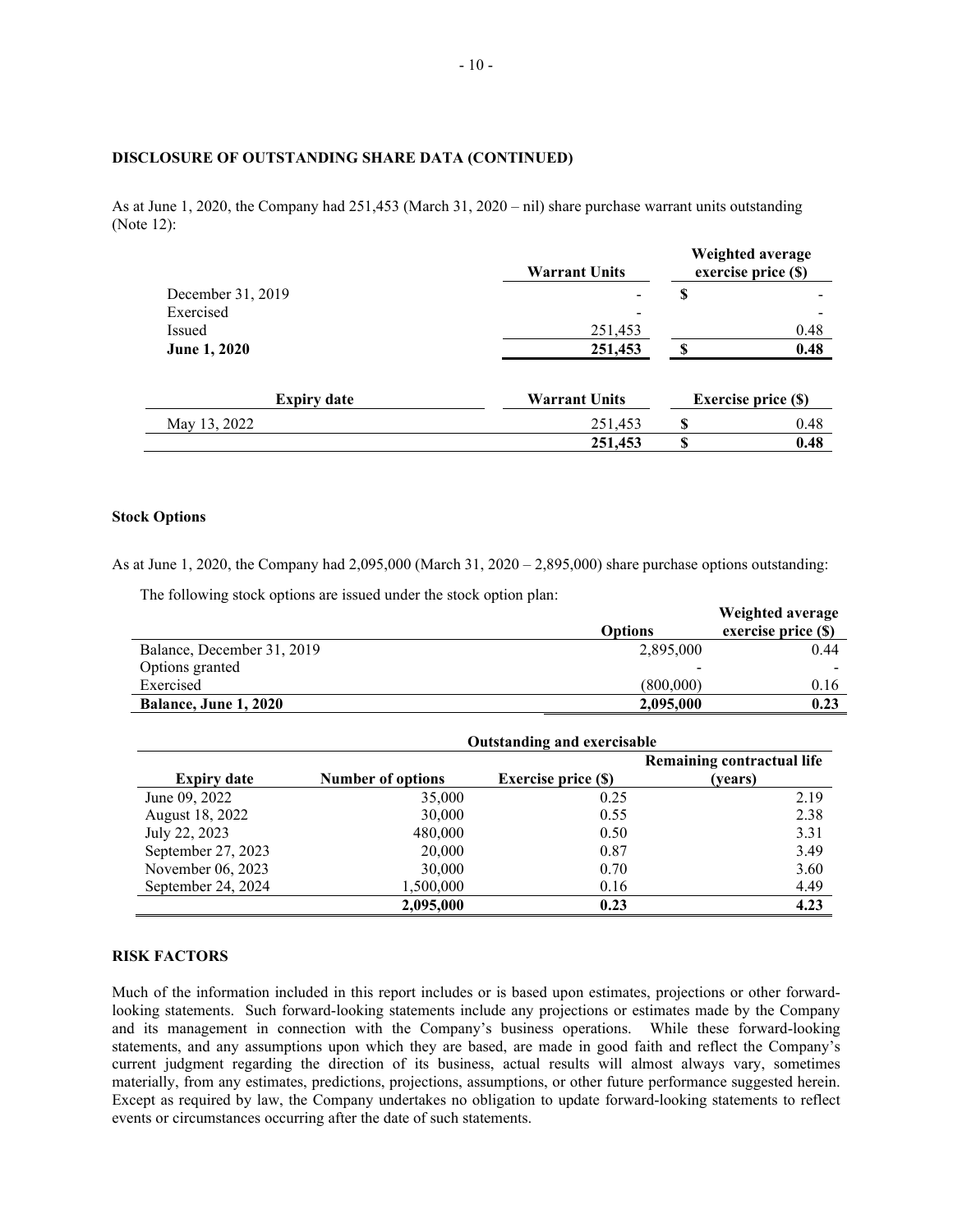#### **RISK FACTORS (CONTINUED)**

Such estimates, projections or other forward-looking statements involve various risks and uncertainties as outlined below. The Company cautions readers of this report that important factors in some cases have affected and, in the future, could materially affect actual results and cause actual results to differ materially from the results expressed in any such estimates, projections or other forward-looking statements. In evaluating the Company, its business and any investment in its business, readers should carefully consider the following factors:

#### **Risks Related to the Company's Business**

#### *Because of the unique difficulties and uncertainties inherent in mineral exploration ventures, the Company faces a high risk of business failure.*

Potential investors should be aware of the difficulties normally encountered by mineral exploration companies and the high rate of failure of such enterprises. The likelihood of success must be considered in light of the problems, expenses, difficulties, complications and delays encountered in connection with the exploration program that the Company intends to undertake on its properties and any additional properties that the Company may acquire. These potential problems include unanticipated problems relating to exploration, and additional costs and expenses that may exceed current estimates. The expenditures to be made by the Company in the exploration of its properties may not result in the discovery of mineral deposits. Any expenditures that the Company may make in the exploration of any other mineral property that it may acquire may not result in the discovery of any commercially exploitable mineral deposits. Problems such as unusual or unexpected geological formations and other conditions are involved in all mineral exploration and often result in unsuccessful exploration efforts. If the results of the Company's exploration do not reveal viable commercial mineralization, the Company may decide to abandon some or all of its property interests.

#### *Loss of interest in properties*

The Company's ability to maintain an interest in the properties optioned by the Company will be dependent on its ability to raise additional funds by equity financing. Failure to obtain additional financing may result in the Company being unable to make the periodic payments required to keep the property interests in good standing and could result in the delay or postponement of further exploration and or the partial or total loss of the Company's interest in the properties optioned by the Company, including the Qualifying Property.

### *Because of the speculative nature of the exploration of mineral properties, there is no assurance that the Company's exploration activities will result in the discovery of any quantities of mineral deposits on its current properties or any other additional properties the Company may acquire.*

The Company intends to continue exploration on its current properties and the Company may or may not acquire additional interests in other mineral properties. The search for mineral deposits as a business is extremely risky. The Company can provide investors with no assurance that exploration on its current properties, or any other property that the Company may acquire, will establish that any commercially exploitable quantities of mineral deposits exist. Additional potential problems may prevent the Company from discovering any mineral deposits. These potential problems include unanticipated problems relating to exploration and additional costs and expenses that may exceed current estimates. If the Company is unable to establish the presence of mineral deposits on its properties, its ability to fund future exploration activities will be impeded, the Company will not be able to operate profitably and investors may lose all of their investment in the Company.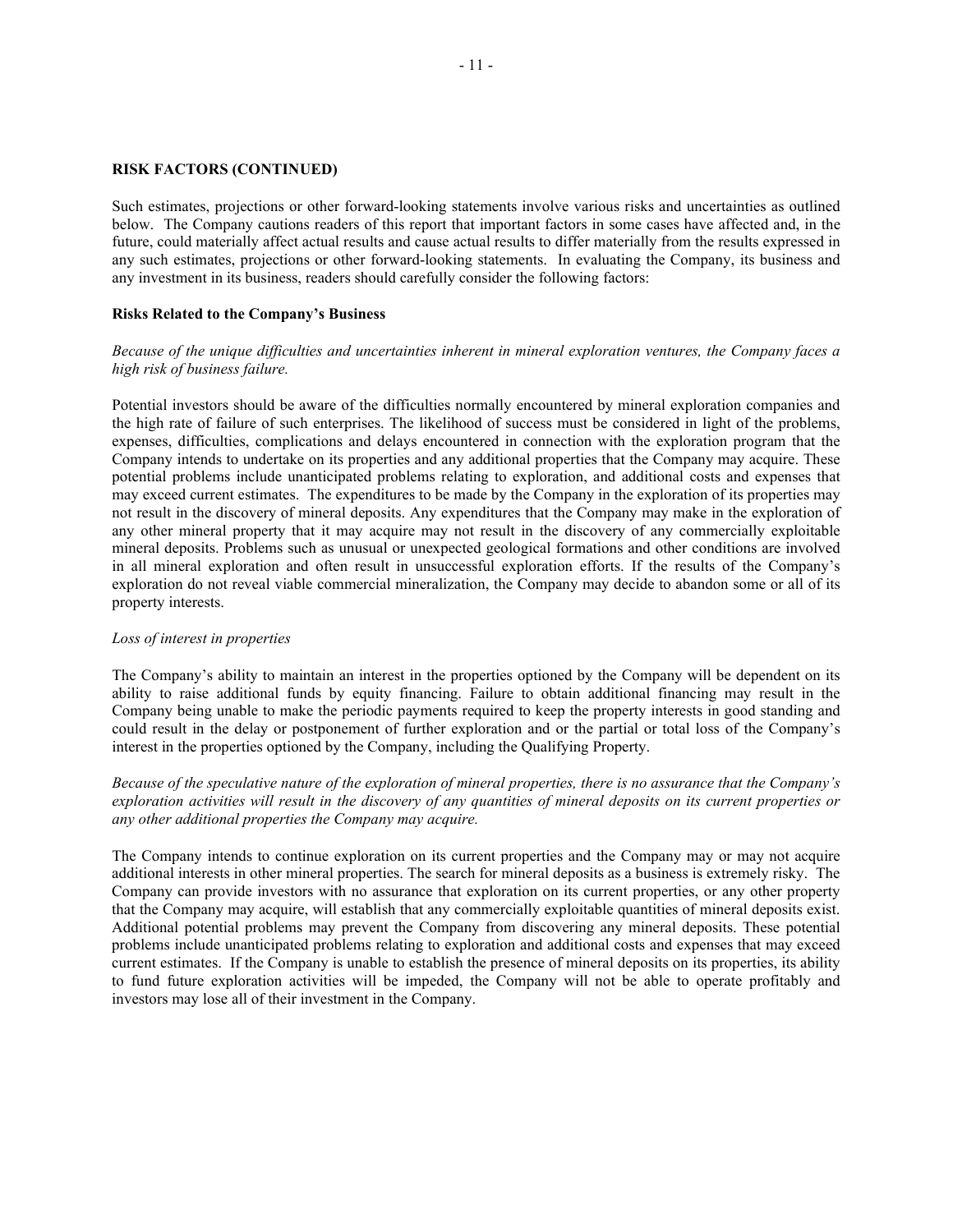### **RISK FACTORS (CONTINUED)**

*The potential profitability of mineral ventures depends in part upon factors beyond the control of the Company and even if the Company discovers and exploits mineral deposits, the Company may never become commercially viable and the Company may be forced to cease operations.*

The commercial feasibility of an exploration program on a mineral property is dependent upon many factors beyond the Company's control, including the existence and size of mineral deposits in the properties the Company explores the proximity and capacity of processing equipment, market fluctuations of prices, taxes, royalties, land tenure, allowable production and environmental regulation. These factors cannot be accurately predicted and any one or a combination of these factors may result in the Company not receiving an adequate return on invested capital. These factors may have material and negative effects on the Company's financial performance and its ability to continue operations.

*Exploration and exploitation activities are subject to comprehensive regulation which may cause substantial delays or require capital outlays in excess of those anticipated causing an adverse effect on the Company.*

Exploration and exploitation activities are subject to federal, provincial, state and local laws, regulations and policies, including laws regulating the removal of natural resources from the ground and the discharge of materials into the environment. Exploration and exploitation activities are also subject to federal, provincial, state and local laws and regulations which seek to maintain health and safety standards by regulating the design and use of drilling methods and equipment.

Environmental and other legal standards imposed by federal, provincial, state or local authorities may be changed and any such changes may prevent the Company from conducting planned activities or may increase its costs of doing so, which would have material adverse effects on its business. Moreover, compliance with such laws may cause substantial delays or require capital outlays in excess of those anticipated, thus causing an adverse effect on the Company. Additionally, the Company may be subject to liability for pollution or other environmental damages that the Company may not be able to or elect not to insure against due to prohibitive premium costs and other reasons. Any laws, regulations or policies of any government body or regulatory agency may be changed, applied or interpreted in a manner which will alter and negatively affect the Company's ability to carry on its business.

### *Title to mineral properties is a complex process and the Company may suffer a material adverse effect in the event one or more of its property interests are determined to have title deficiencies.*

Acquisition of title to mineral properties is a very detailed and time-consuming process. Title to, and the area of, mineral properties may be disputed. Although the Company has either staked property or entered into property option agreements or joint venture agreements on its existing Project interests, the Company cannot give an assurance that title to such property will not be challenged or impugned. Further, the Company cannot give an assurance that the existing description of mining titles will not be changed due to changes in policy, rulings, or law in the jurisdiction where the property is located. Mineral properties sometimes contain claims or transfer histories that examiners cannot verify. A successful claim that the Company does not have title to one or more of its properties could cause the Company to lose any rights to explore, develop and mine any minerals on that property, without compensation for its prior expenditures relating to such property.

The properties optioned by the Company may now or in the future be the subject of first nations land claims. The legal nature of aboriginal land claims is a matter of considerable complexity. The impact of any such claim on the Company's ownership interest in the properties optioned by the Company cannot be predicted with any degree of certainty and no assurance can be given that a broad recognition of aboriginal rights in the area in which the properties optioned by the Company are located, by way of a negotiated settlement or judicial pronouncement, would not have an adverse effect on the Company's activities. Even in the absence of such recognition, the Company may at some point be required to negotiate with first nations in order to facilitate exploration and development work on the properties optioned by the Company.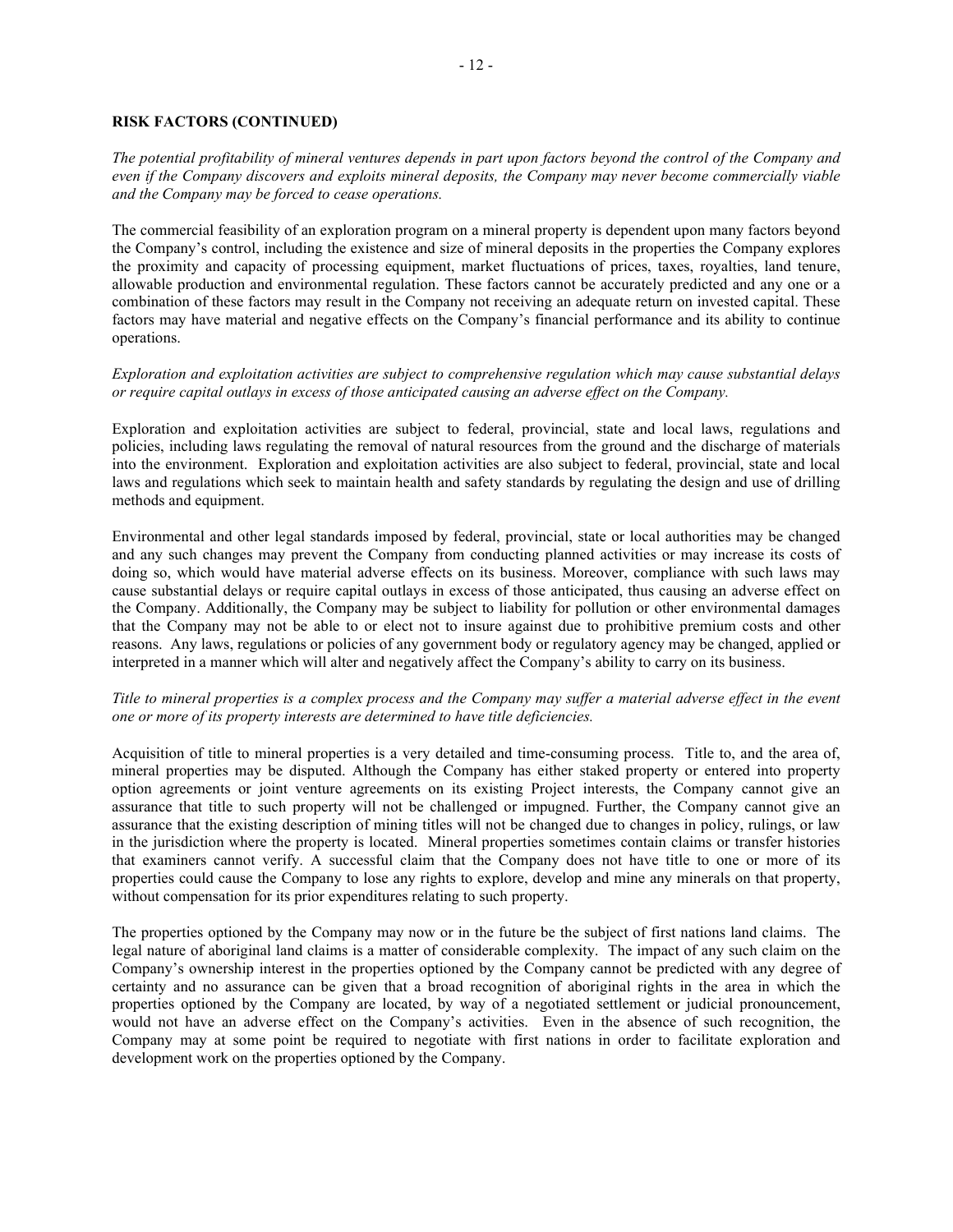### **RISK FACTORS (CONTINUED)**

*Because the Company's property interests may not contain mineral deposits and because it has never made a profit from its operations, the Company's securities are highly speculative and investors may lose all of their investment in the Company.*

The Company's securities must be considered highly speculative, generally because of the nature of its business and its stage of operations. The Company currently has exploration stage property interests which may not contain mineral deposits. The Company may or may not acquire additional interests in other mineral properties but the Company does not have plans to acquire rights in any specific mineral properties as of the date of this report. Accordingly, the Company has not generated significant revenues nor has it realized a profit from its operations to date and there is little likelihood that the Company will generate any revenues or realize any profits in the short term. Any profitability in the future from the Company's business will be dependent upon locating and exploiting mineral deposits on the Company's current properties or mineral deposits on any additional properties that the Company may acquire. The likelihood that any mineral properties that the Company may acquire or have an interest in will contain commercially exploitable mineral deposits is extremely remote. The Company may never discover mineral deposits in respect to its current properties or any other area, or the Company may do so and still not be commercially successful if the Company is unable to exploit those mineral deposits profitably. The Company may not be able to operate profitably and may have to cease operations, the price of its securities may decline and investors may lose all of their investment in the Company.

*As the Company faces intense competition in the mineral exploration and exploitation industry, the Company will have to compete with the Company's competitors for financing and for qualified managerial and technical employees.*

The Company's competition includes large established mining companies with substantial capabilities and with greater financial and technical resources than the Company. As a result of this competition, the Company may have to compete for financing and be unable to acquire financing on terms it considers acceptable. The Company may also have to compete with the other mining companies for the recruitment and retention of qualified managerial and technical employees. If the Company is unable to successfully compete for financing or for qualified employees, the Company's exploration programs may be slowed down or suspended, which may cause the Company to cease operations as a company.

#### *The Company's future is dependent upon its ability to obtain financing and if the Company does not obtain such financing, the Company may have to cease its exploration activities and investors could lose their entire investment.*

There is no assurance that the Company will operate profitably or will generate positive cash flow in the future. The Company requires additional financing in order to proceed with the exploration and development of its properties. The Company will also require additional financing for the fees it must pay to maintain its status in relation to the rights to the Company's properties and to pay the fees and expenses necessary to operate as a public company. The Company will also need more funds if the costs of the exploration of its mineral claims are greater than the Company has anticipated. The Company will require additional financing to sustain its business operations if it is not successful in earning revenues. The Company will also need further financing if it decides to obtain additional mineral properties. The Company currently does not have any arrangements for further financing and it may not be able to obtain financing when required. The Company's future is dependent upon its ability to obtain financing. If the Company does not obtain such financing, its business could fail and investors could lose their entire investment.

*The Company's directors and officers are engaged in other business activities and accordingly may not devote sufficient time to the Company's business affairs, which may affect its ability to conduct operations and generate revenues.*

The Company's directors and officers are involved in other business activities. As a result of their other business endeavours, the directors and officers may not be able to devote sufficient time to the Company's business affairs, which may negatively affect its ability to conduct its ongoing operations and its ability to generate revenues. In addition, the management of the Company may be periodically interrupted or delayed as a result of its officers' other business interests.